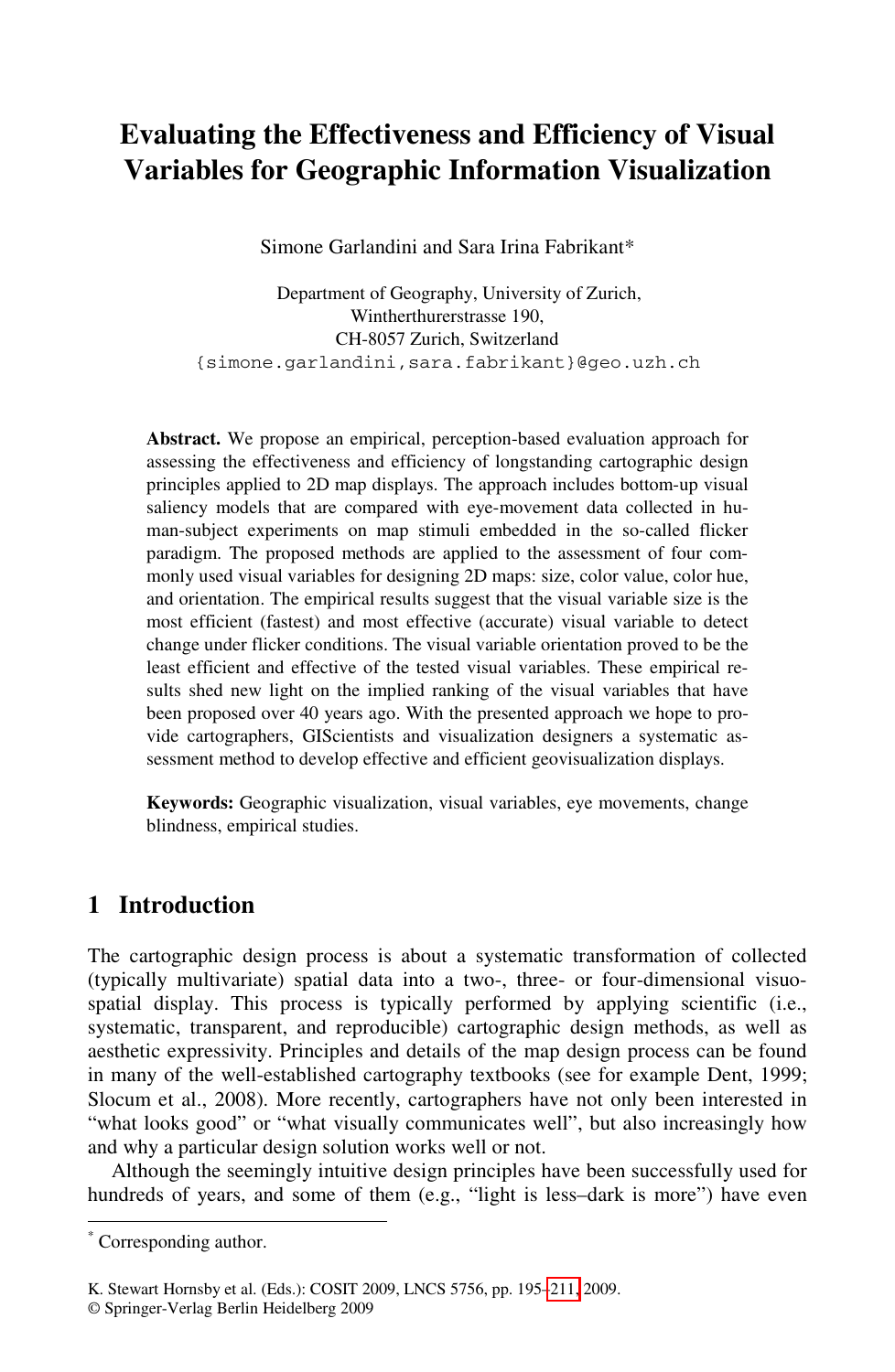been internationally accepted as conventions, for example, in the statistics community (Palsky, 1999), very few of the proposed conventions have actually been tested systematically for their effectiveness and efficiency with human users. One such example is the well-known system of the seven visual variables proposed initially by the French cartographer Jacques Bertin (1967; and translated to English in 1983) and later extended by various cartographers, see for example, Morrison (1974) and MacEachren (1995). More recently, Bertin's work has also received attention in the information visualization literature (Mackinlay, 1989). The variables seem to work when employed logically, but designers are typically not certain why. Unfortunately, there is very little empirical evidence on the effectiveness and efficiency of these visual variables (MacEachren, 1995). How can GIScientists, geovisualizers, and cartographers be sure that their design decisions produce effective and efficient displays? Naïve users tend to extract information based on perceptual salience rather than on thematic relevance (Lowe, 2003; Fabrikant & Goldsberry, 2005). For this reason, an empirical evaluation of design principles, and a systematic look into the relationships between perceptual salience and thematic relevance in visualization design is needed (MacEachren & Kraak, 2001) to understand how and why certain displays are more successful for spatial inference and decision making than others.

## **2 Related Work**

#### **2.1 Visual Variables for Guiding Visual Attention**

Bertin (1967/83) proposed a systematical approach to communicating information by visual means. He lists seven basic visual variables and presents effects of varying the perceptual properties of the visual variables in order to derive meaningful representations. There are two planar variables (the x and y position on the map plane), and five so-called "retinal" ones (size, color value, color hue, shape, and orientation), which we (and perhaps vision researchers) would probably translate as "pre-attentive" (Bertin, 1967/83). Although Bertin (1967/83) lists these variables individually, effective map representations can of course include a combination of various visual variables (MacEachren, 1995).

Bertin distinguishes *selective*, *associative*, *ordered* and *quantitative* visual variables. A visual variable is *selective* (e.g., color hue) and therefore fundamental for symbolization of data, if all symbols can be easily isolated (perceptually selected) to form a group of *similar* symbols based on this variable (e.g., *where* are the red signs compared to the green signs). Bertin contends that shape (for points, lines and areas) and orientation (only when applied to areas) are not selective. Conversely, a visual variable is called *associative* (e.g., shape) if it allows to perceptually group all categories or instances of symbols based on that particular visual characteristic (signs of the same shape with different sizes vs. signs of different sizes with the same shape). Only the visual variables *size* and *color value* are said to have perceptual *dissociative* characteristics (Bertin, 1967/83). With dissociative visual variables (e.g., size) it is easier to detect visual variations among the signs themselves, than to visually form groups of similar symbols across other visual variables. Dissociative variables can be *ordered* or *quantitative*. A visual variable is defined *ordered* if it is possible to perceptually rank symbols based on one particular visually varying characteristic (e.g., lighter vs.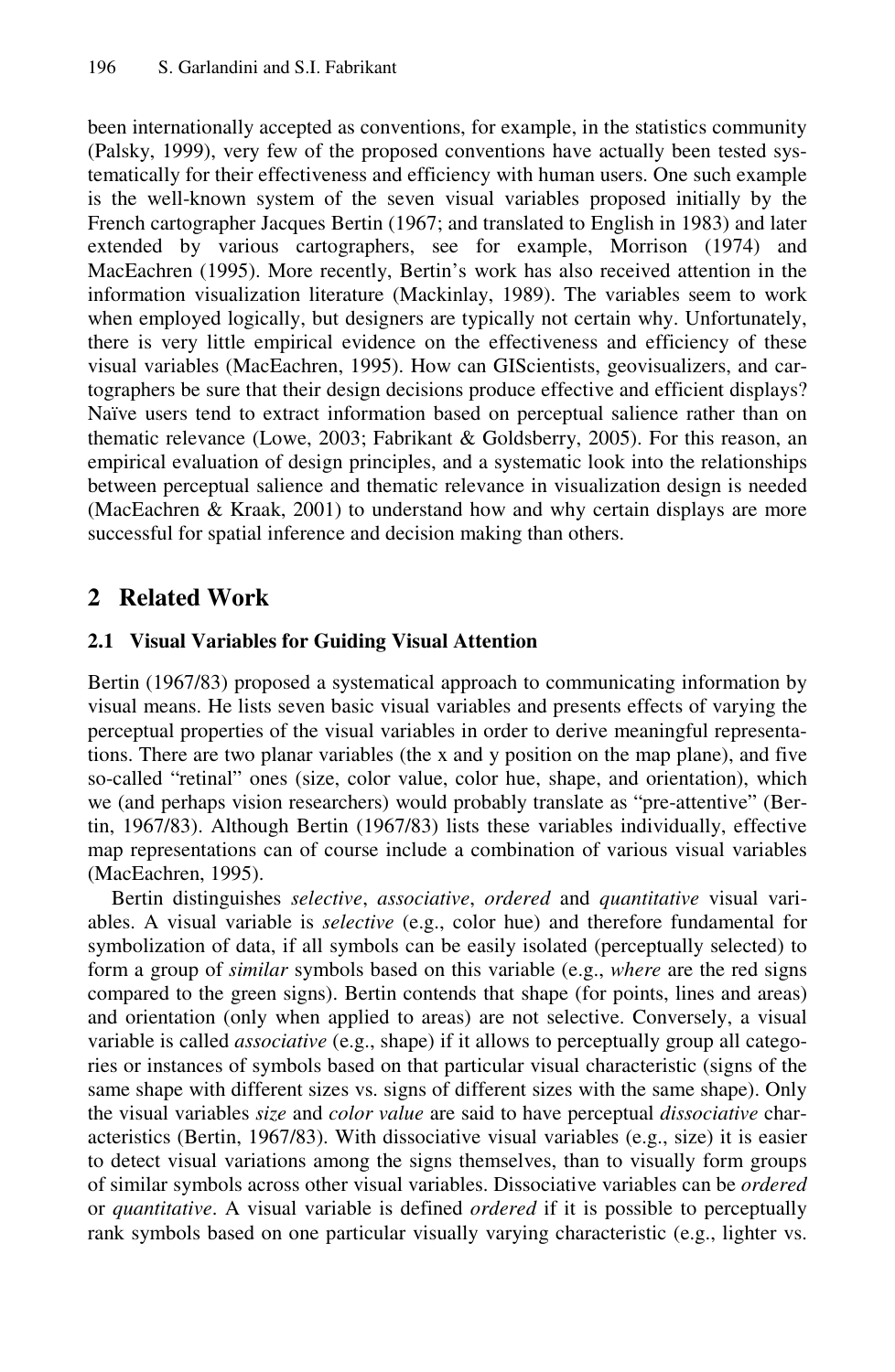darker shading). If it is possible to perceptually quantify the degree of variation of a visual symbol, the visual variable property is defined as *quantitative* (e.g., size). Bertin furthermore ranks visual variables in an explicit sequence: higher order variables (e.g., size) which possess a greater number of perceptual characteristics (i.e., quantitative, ordered, and dissociative), compared to lower order variables (e.g., orientation), that may only have associative characteristics (only for areas).

Ironically, Bertin does not cite any perceptual or psychophysical work that would provide empirical evidence to his design guidelines. In fact, his seminal volume on the *Semiology of Graphics* (1967/83) does not include any reference to any previous or related work. Bertin's contributions can be understood within the context of the work by Gestalt psychologists such as, Wertheimer and Koffka in the 1920s (reviewed by Gregory, 1987 and Goldstein, 1989) who posited that the arrangement of features in an image plane will influence the perceived thematic or group membership relations of elements (i.e., figure/ground separation). Bertin's proposals have been somewhat supported by later experimental evidence for classic visual search tasks (e.g., pop-out vs. conjunctive search) proposed by Treisman and colleagues (e.g., Treisman & Gelade, 1980). In a meta study summarizing several decades of visual search and attention work in psychology and neuroscience, Wolfe & Horowitz (2004) list color (hue), size and orientation as undoubted variables to guide visual attention (for static displays), and color value (luminance) and shape as probable cases. Interestingly, these variables are not congruent with the ordering that Bertin suggests. Most if not all of this empirical work, however, has been performed on highly controlled, and therefore simple graphic displays, typically containing only simple and isolated geometrical signs, thus not complex graphics such as commonly used maps, or other kinds of visualizations.

Visual search strategies in a geographic context have been studied on realistic looking scenes such as maps (Lloyd, 1997), aerial photographs (Lloyd et al., 2002), and on remotely sensed images (Swienty et al., 2007). Additional empirical evidence for the validity of the visual variable system in more complex cartographic displays have been provided in the context of weather maps (Fabrikant et al., in press), thematic map animations (Fabrikant & Goldsberry, 2005), or for depicting the distancesimilarity metaphor in information spatializations (Fabrikant et al., 2004; Fabrikant et al., 2006). Visual attention guiding variables have also been employed for the construction of computational vision models, as will be discussed in the next section.

#### **2.2 Computational (Bottom Up) Models of Visual Attention**

Itti & Koch (2001) present a computational framework to model visual saliency, based on based on neurobiological concepts of visual attention (Itti et al., 1998). The aim of the various computational models of visual attention is to model and predict visual attention based on psychophysical and neurophysiological empirical findings with human subjects (Koch, 2004). Visual saliency models also allow investigating complex and dynamic situations like animations, and changing natural scenes (Rosenholtz et al., 2007). Hence, they seem to be promising candidates for evaluating map displays as well.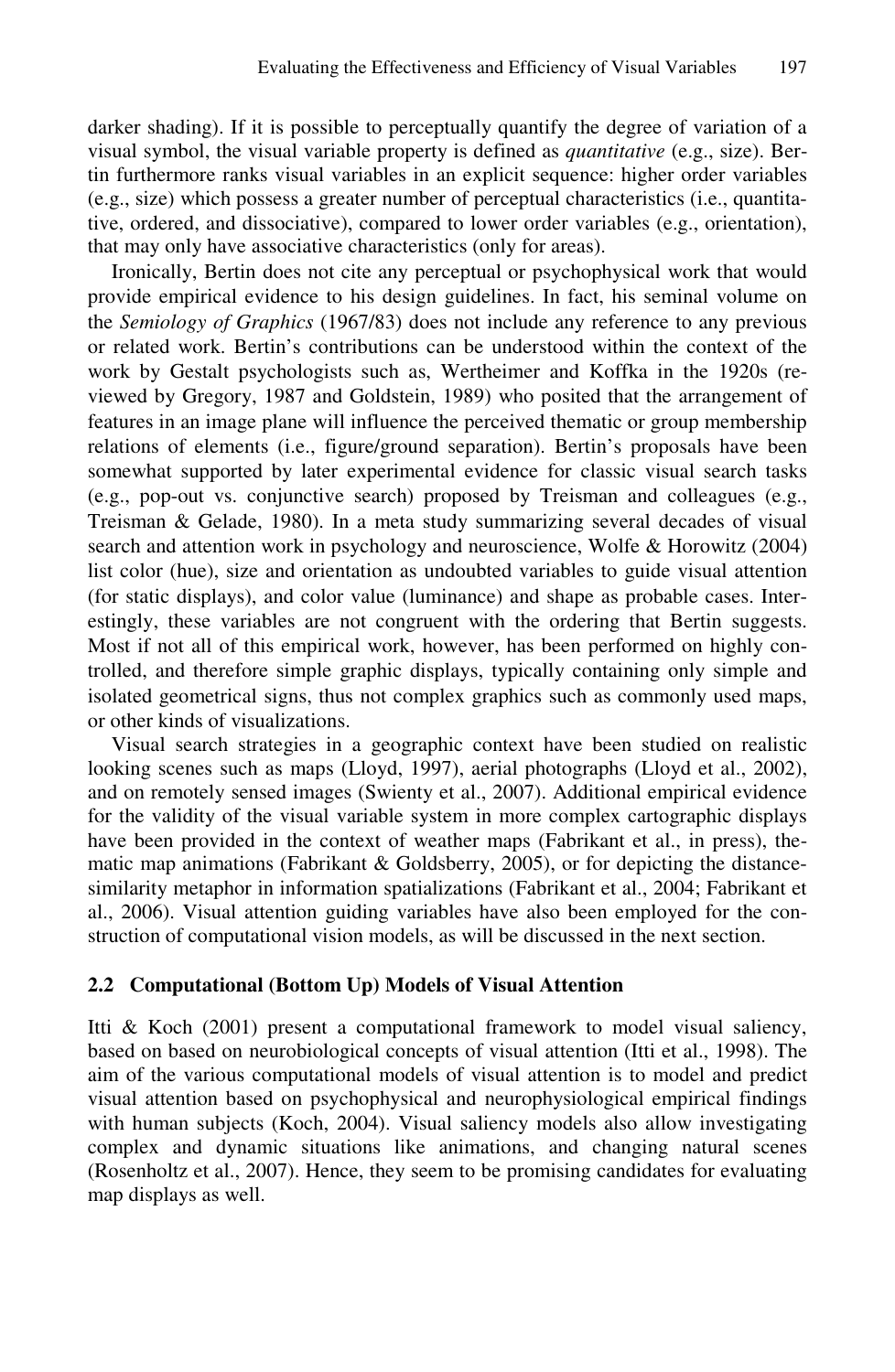

**Fig. 1.** Stimulus with predicted first eye fixation based on its saliency map

The Itti model is a neural-net based, neurobiologically plausible vision model. The goal of the model is to identify the focus of attention of a visual system (mammal or robot) based on the 'where' (e.g., perceptually salient characteristics), but not the 'what' (e.g., semantic characteristics, requiring cognition). In this model, three filters are applied to extract *color hue*, *color value* and *orientation* contrasts at several levels of image resolutions in a visual scene. Interestingly, these are three of Bertin's proposed visual variables. Three feature maps (one for each filter) are computed based on center-surround comparisons. Feature maps are additionally computed at several image resolutions and integrated to form a single conspicuity map for each feature type. A non-linear normalization is applied to each conspicuity map to amplify peaks of contrasts relative to noise in the background. In the final stage feature maps are combined to produce a single saliency map (SM). The saliency model also predicts a sequence of locations (ranked saliency peaks in the SM) that will attract a viewer's gaze in a scene (Parkhurst et al., 2002). The predicted initial eye fixation (white circle) is shown Figure 1. Lighter areas in Figure 1 identify image locations with higher saliency.

It is important to emphasize that the Itti saliency map does not reveal top-down components of visual attention. However, because we specifically employ a bottomup approach within the flicker paradigm (see next section), and we are interested in evaluating the "retinal" (e.g., "pre-attentive") characteristics of map symbols, we contend this not to be a limitation for our study. Moreover, despite these limits, saliency map models appear to have already proven to be useful for cartographic purposes (Fabrikant & Goldsberry, 2005; Fabrikant et al., in press). We employ the visual attention model developed by Itti and colleagues (Itti et al., 1998) as a baseline to later compare human subject viewing behaviors collected with eye movement data. While visual variables are said to guide visual attention based on visual saliency, it is important to be aware of limitations or failures of the visual system, which we discuss in the next sections.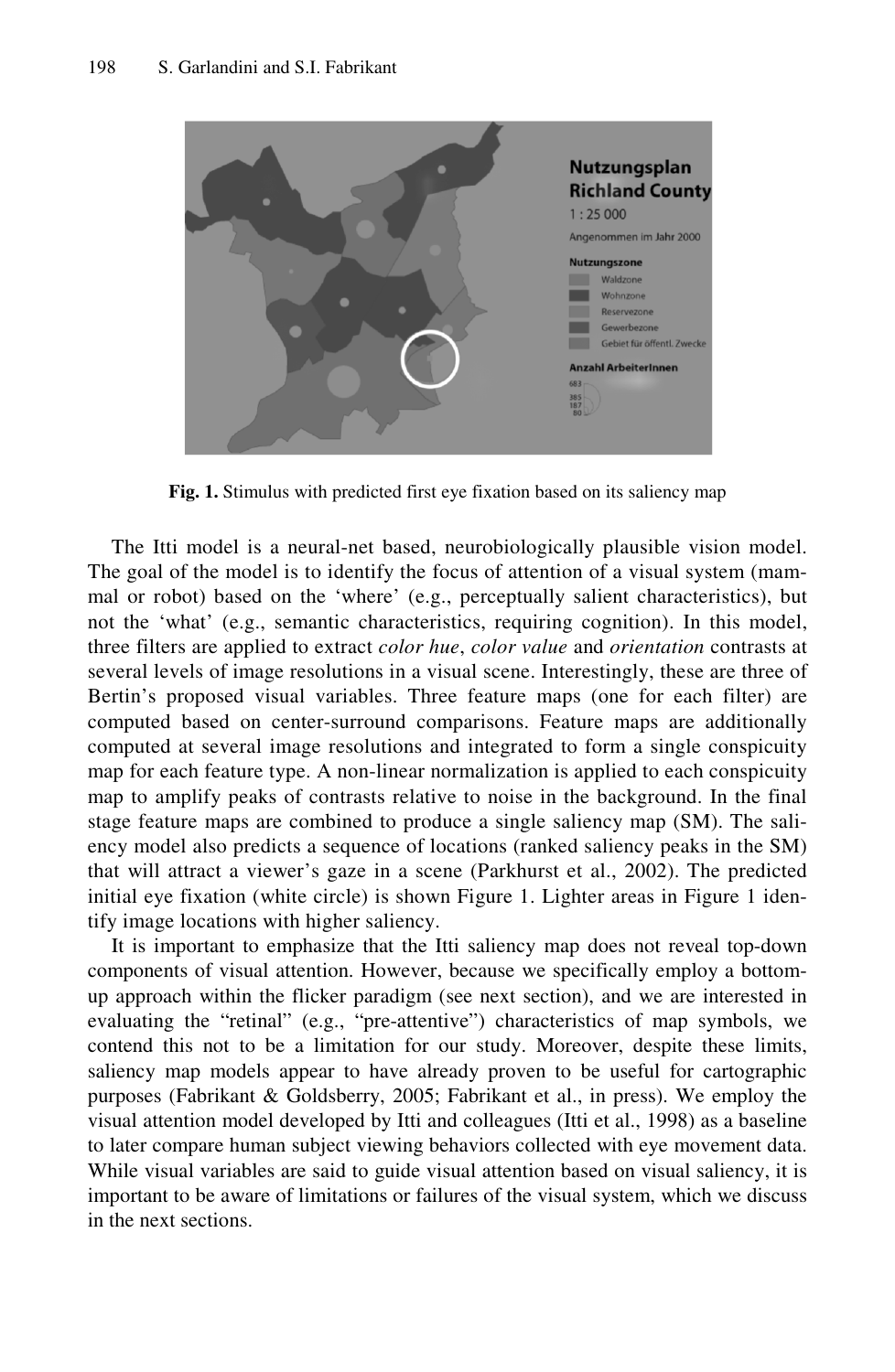#### **2.3 Failures in Visual Attention**

Change blindness refers to a failure in the visual system in that observers often fail to detect even very salient and large changes in a scene when a blank field separates two alternating images. Change blindness is defined as *"the inability to notice changes that occur in clear view of the observer, even when these changes are large and the observer knows they will occur"* (Rensink, 2005: 76). According to Rensink (2005) change blindness occurs in different situations and under various conditions, thus it is a well-established phenomenon of human visual perception. Changes involving perceptually salient features are easier to detect than changes involving perceptually less salient features (Simons, 2000). As mentioned earlier, previous work has already demonstrated that visual attention and visual perception are tightly related (see review by Wolfe & Horowitz, 2004).

Rensink et al. (1997) introduced the flicker paradigm in order to investigate the phenomenon of change blindness. In the flicker paradigm *"an original image A repeatedly alternates with a modified image A', with brief blank fields placed between successive images"* (Rensink, 1997: 368).

Attention is characterized by bottom-up (stimulus-driven) and top-down (goaldriven) attentional control (Wright & Ward, 2008). The bottom-up component of attention is modeled in the flicker paradigm asking observers to detect the change as quickly as possible (Rensink, 2005). As a consequence, the memory impact on the experiment is reduced, but not completely inhibited (Rensink, 2005).

The dependent variable that can be measured under flicker conditions is the response time (Rensink, 2005). An observer is asked to solve three kinds of tasks: 1) change detection (what?), 2) change localization (where?), and 3) change identification (how?) (Rensink, 2002). Experimental results report that the identification task is typically the most complex task to handle (Rensink, 2002).

### **3 Experiment**

In a controlled experiment we empirically investigated the relationships between the perceptual salience and thematic relevance in static 2D map displays. We employed a systematic bottom-up evaluation approach using the flicker paradigm (Rensink et al., 1997), in combination with the eye movement data collection method. In our experiment we focus specifically on those visual variables (i.e., size, color value, color hue and orientation) that according to Wolfe & Horowitz (2004) have been proven in psychophysical studies not only to guide visual attention, but are also used in a stateof-the-art visual saliency models (Itti et al., 1998).

In order to test the efficiency and effectiveness of these visual variables with users we prepared thirty-two thematic 2D map stimuli varying the visual variables size, color value, color hue and orientation (within-subject independent variables), embedded in a flicker display. The experiment consisted in solving three kinds of tasks: change detection, change localization, and change description. We hypothesize that the most efficient visual variable is detected *faster* in a flicker display than less efficient ones. Moreover, the more *effective* a visual variable, the more accurate participants' responses will be in a flicker display, compared to a less effective visual variable. To investigate these two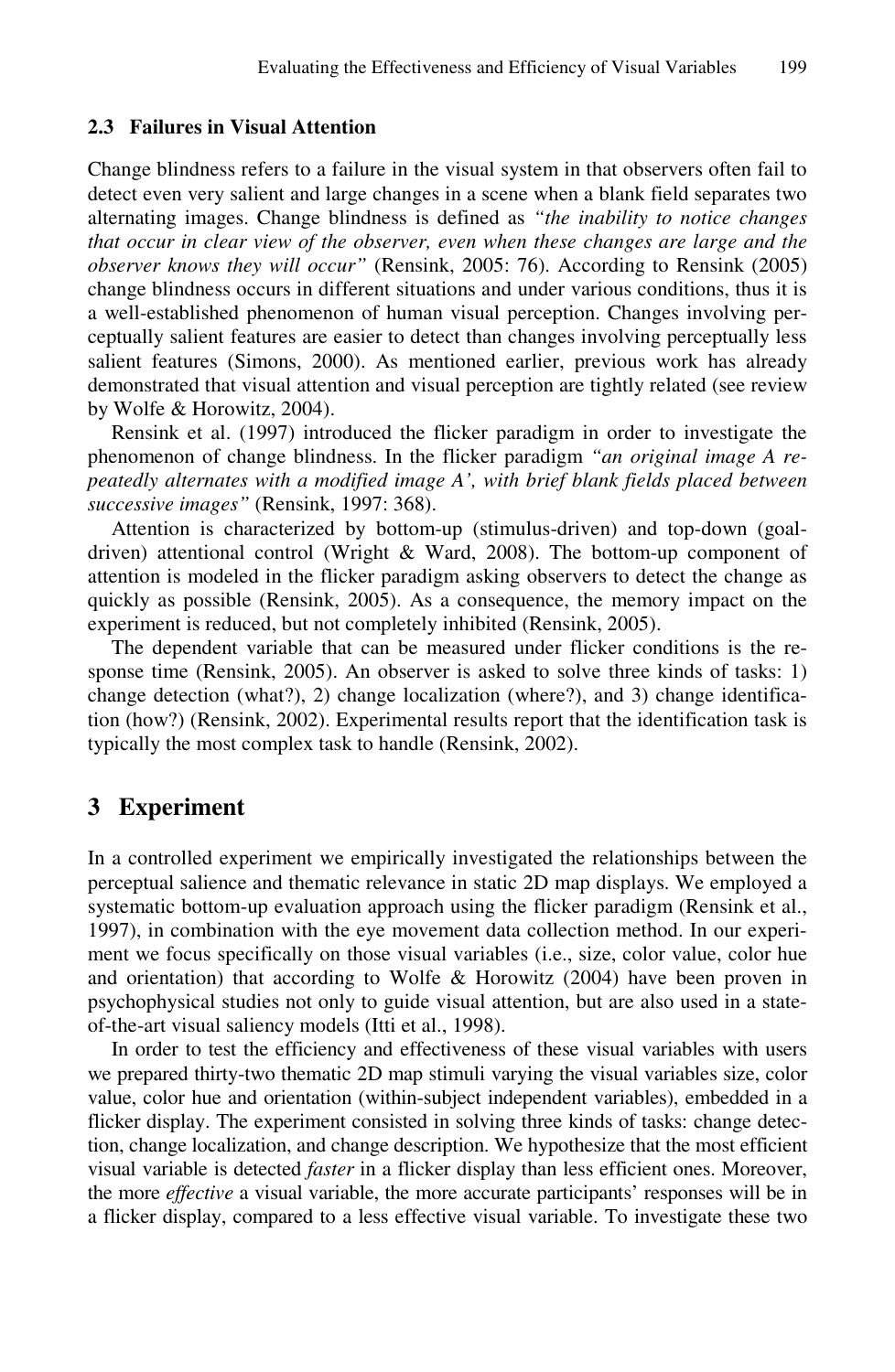hypotheses, the dependent variables *time of response* and *accuracy of response* are measured. In addition to the traditional success measures we additionally collect procedural data in the form of participants' eye movements when solving the experiment tasks. In this way, we hope to not only identify which visual variable works best, but also *how*. Finally, we derived saliency maps of the stimuli using a bottom-up computational model of visual attention (Itti et al., 1998). These saliency maps provide additional information about the saliency effects of the employed visual variables, and permit validation with the collected eye movement data.

**Participants:** Twenty participants (9 females and 11 males), recruited from the University of Zurich (UZH) and from the Swiss Federal Institute of Technology (ETH) Zurich, took voluntarily part in this study. They were not given any recompensation for participation. Participants were on average 29 years old, and no one indicated to be color-blind. Participants were selected to represent a range of professional backgrounds, without any experience regarding the flicker paradigm and its implications. On average the participant pool has a low to average training in geographic information science, such as cartography, geographical information systems, including the general familiarity with and usage of spatial data. Participants had a low or average level of training in computer science and related fields.

**Materials:** Sixty-four 2D map stimuli were designed in AdobeIllustrator and embedded in thirty-two flicker animations using AdobeFlash, according to the guidelines proposed by Rensink et al. (1997). The animations were embedded in a web page that could be automatically loaded by the eye tracker management software during the experiment. The flicker animations include four types of maps (i.e., eight flicker animations for each type) systematically varying the visual variables color *hue*, color *value*, *size*, and *orientation* (within-subject independent variables). To keep the map design consistent across trials, the stimuli included graudate circles and choropleths, as depicted in Figure 2 below. For the size stimuli, circle sizes changed, while the uniform area fills in the choropleth map was held constant. For the other three variables the area fills were affected by change, while the cirlces sizes were held constant. Fgure 2 shows a map stimulus used in the experiment.



**Fig. 2.** Sample map stimulus evaluated in the study (color hue)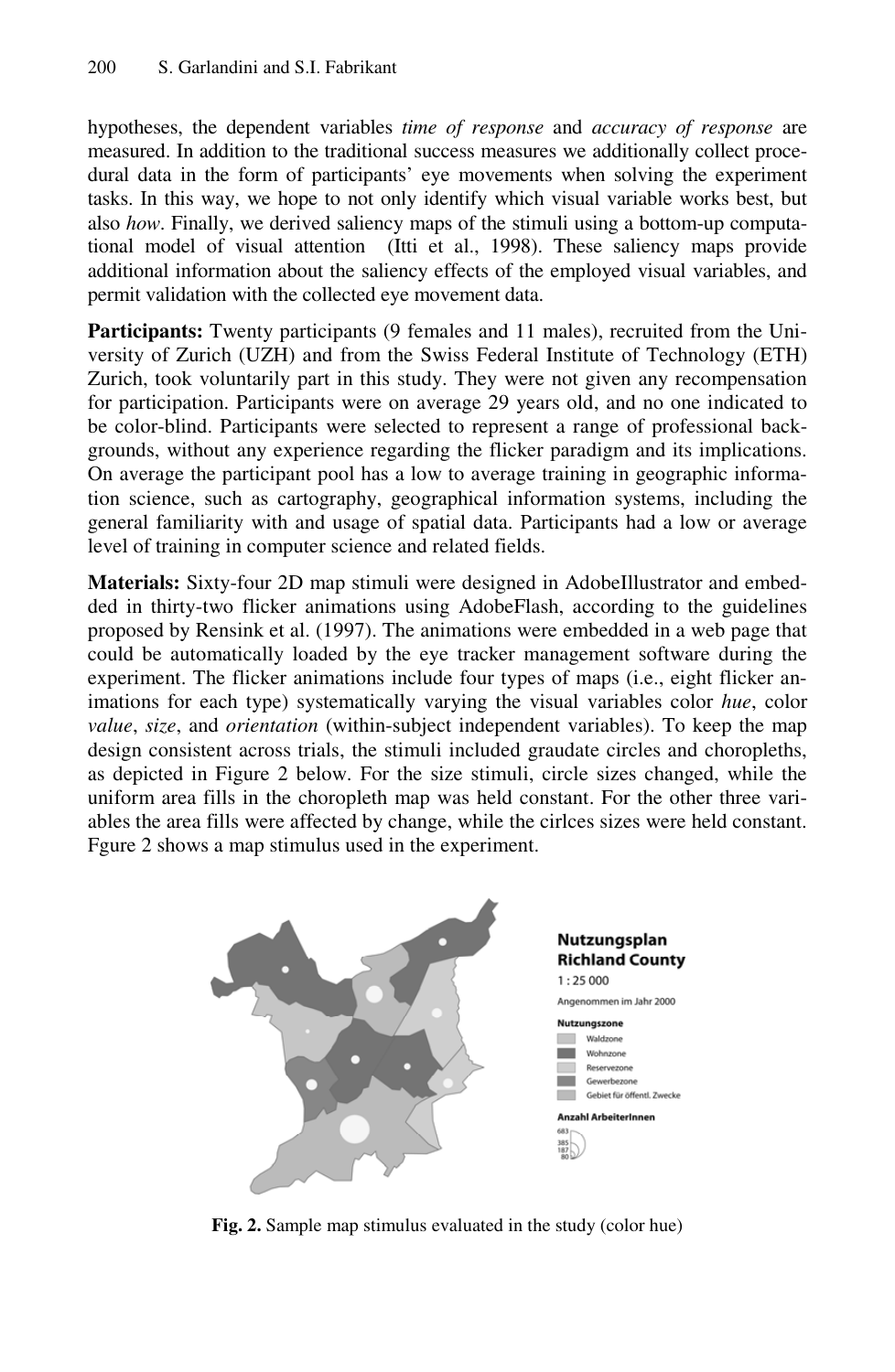The maps in the flicker animation depict a set of randomly selected Swiss municipalities at a scale of 1:100,000. The geometry of the maps was systematically rotated in steps of forty-five degrees to assure that participants would not recognize the location, and therefore are able to focus their attention entirely on the change detection tasks. Based on the data characteristics (shown in the legend), we selected the appropriate visual variable for each thematic map stimulus, applying Bertin's (1967/83) design guidelines. Only the map portion of the graphic stimulus exhibits change between two consecutive displays. The change locations were also systematically varied so that areas in the center and various periphery locations in the map would change. Map title and legend never changed. An arbitrary map title was chosen by randomly selecting a county name in the U.S.A. (unknown to Swiss participants). The chosen name does not match the shown geometry. The legend includes a map scale (i.e., randomly selected representative fraction), a map symbol key, and respective attribute information. The maps do not contain any other map elements, such as author information, data source, or copyright sources. We reduced the design to a necessary (ecologically valid) minimum, in order to minimize cognitive load, and thus not further distract participants from the change detection tasks.<sup>1</sup>

**Setup:** The experiment took place in a windowless office, specifically designed and used to run eye movement experiments. It was administered on a Dell Precision 390 Windows workstation. The Tobii Studio software was employed to display the map stimuli and test questions on a 20-inch flat panel display, at 1024 by 768 pixels screen resolution. A standard mouse and keyboard were used for input. Participants' eye movements were recorded using a Tobii X120 eye tracker, at 60 Hz resolution. We employed a fixation filter with radius of 50 pixels, and minimal fixation duration at 100ms to collect participants' eye movements. Response time was measured as the elapsed time in milliseconds between the trial display appearing on the screen and the participant hitting a designated key on the keyboard to proceed to the next screen containing test questions.

**Procedure:** At the beginning of the test session participants were welcomed to the eye-tracking lab, signed a consent form, and filled out a background questionnaire. Participants were then asked to sit comfortably in front of the experiment computer connected to the eye tracker. Information on the testing procedure was displayed on the screen. Participants first performed two change detection trials to get comfortable with the test instrument, without having their eyes tracked. Following the practice trials participants' eye movements were calibrated with the eye tracker. Participants were again informed to sit comfortably, but as still as possible during the experiment, to improve calibration accuracy and consequently the eye tracking accuracy for the experiment.

For each flicker animation, participants were asked to hit the F10 key as soon as they saw a change. After the animation stopped and the stimulus disappeared, an answer screen appeared displaying a black and white reference map including area labels. Participants were asked to answer three questions. Firstly, if they had seen a

l

<sup>&</sup>lt;sup>1</sup> Stimuli and experimental questions are available at: http://www.geo.uzh.ch/~sgarland/master/.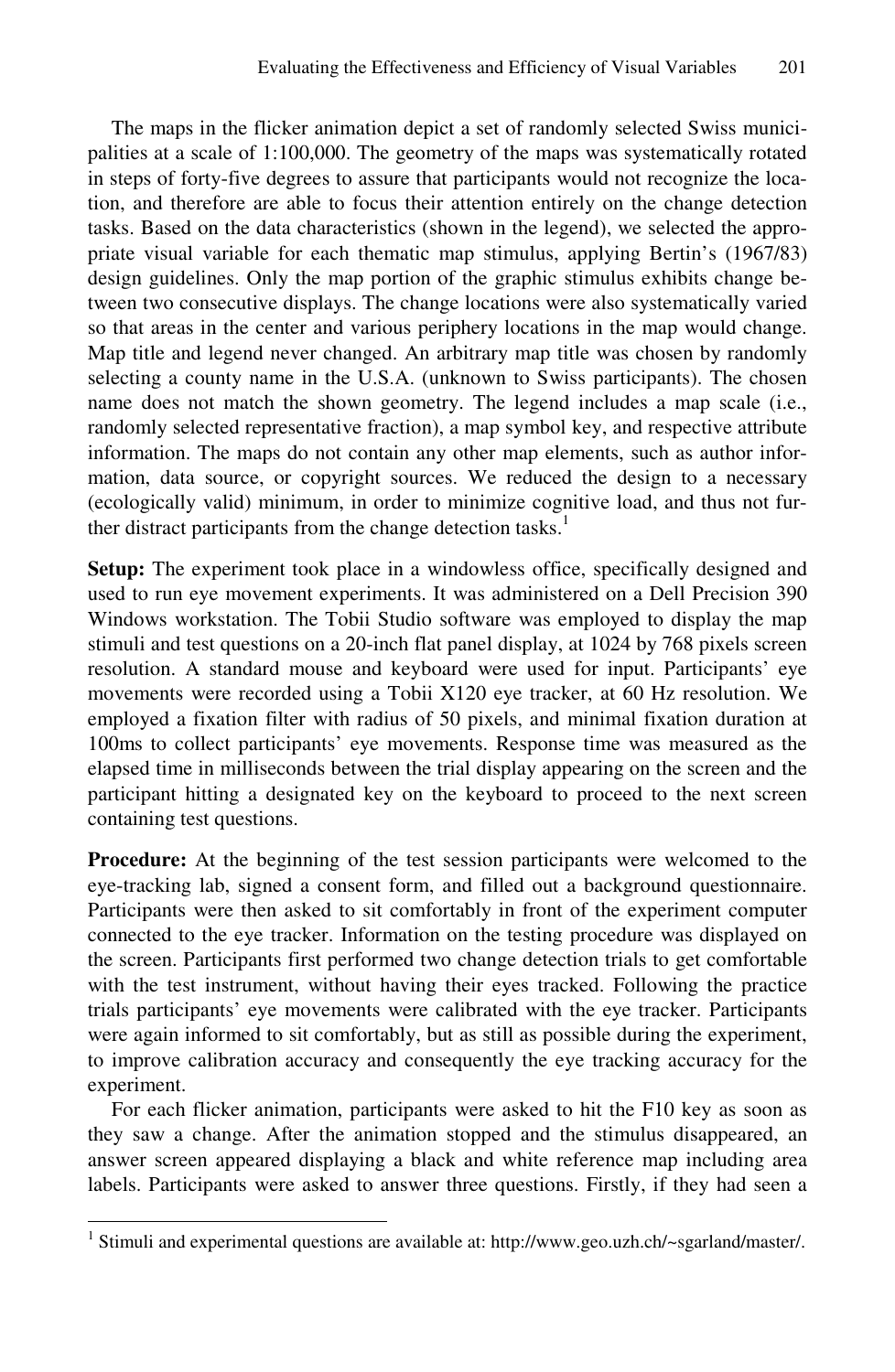visual change (detection task); secondly, where they had seen the change (localization task); and finally, to describe the change (identification task). Participants responded to the test questions orally by refering to area labels on the reference map and the experiment leader recorded their answers using a digital microphone, and by typing responses into a digital file. After answering the three questions, participants launched the next flicker animation by hitting the F10 key. If participants did not see any change, the animation stopped automatically after 60 seconds. Participants were then asked to continue to the next trial by hitting the F10 key. The display order of the stimuli was randomized to avoid any potential learning bias. After completing the onscreen experiment participants were debriefed, and thanked for participation.

## **4 Results**

Figure 3 shows participants' response times (efficiency) for the change detection task on the four tested visual variables. On average, participants took more time to detect a change in a map display varying the visual variable orientation (M=1.94s, SD=1.08s) compared to the other tested visual variables. The variable size yielded the shortest response time  $(M=0.65s, SD=0.21s)$ , followed by color hue  $(M=0.92s, SD=0.73s)$  and color value  $(M=1.00s, SD=0.33s)$ .

A repeated measures ANOVA (including a Bonferroni correction) reveals a significant overall effect for the (within-subject) "visual variables" factor,  $F(25.805) =$ .000,  $p < .05$ , indicating that there is a significant efficiency difference between the visual variables under study. Pairwise comparisons reveal that the variable orientation is indeed the least efficient visual variable for detecting a change. For maps containing this visual variable people take significantly longer to detect a change than for all other maps. Furthermore, while the variable size is the fastest of all tested visual variables, it is only significantly faster than orientation and color value. The speed advantage to color hue is not significant. There are no significant speed differences between color hue and color value.



**Fig. 3.** Response time values in seconds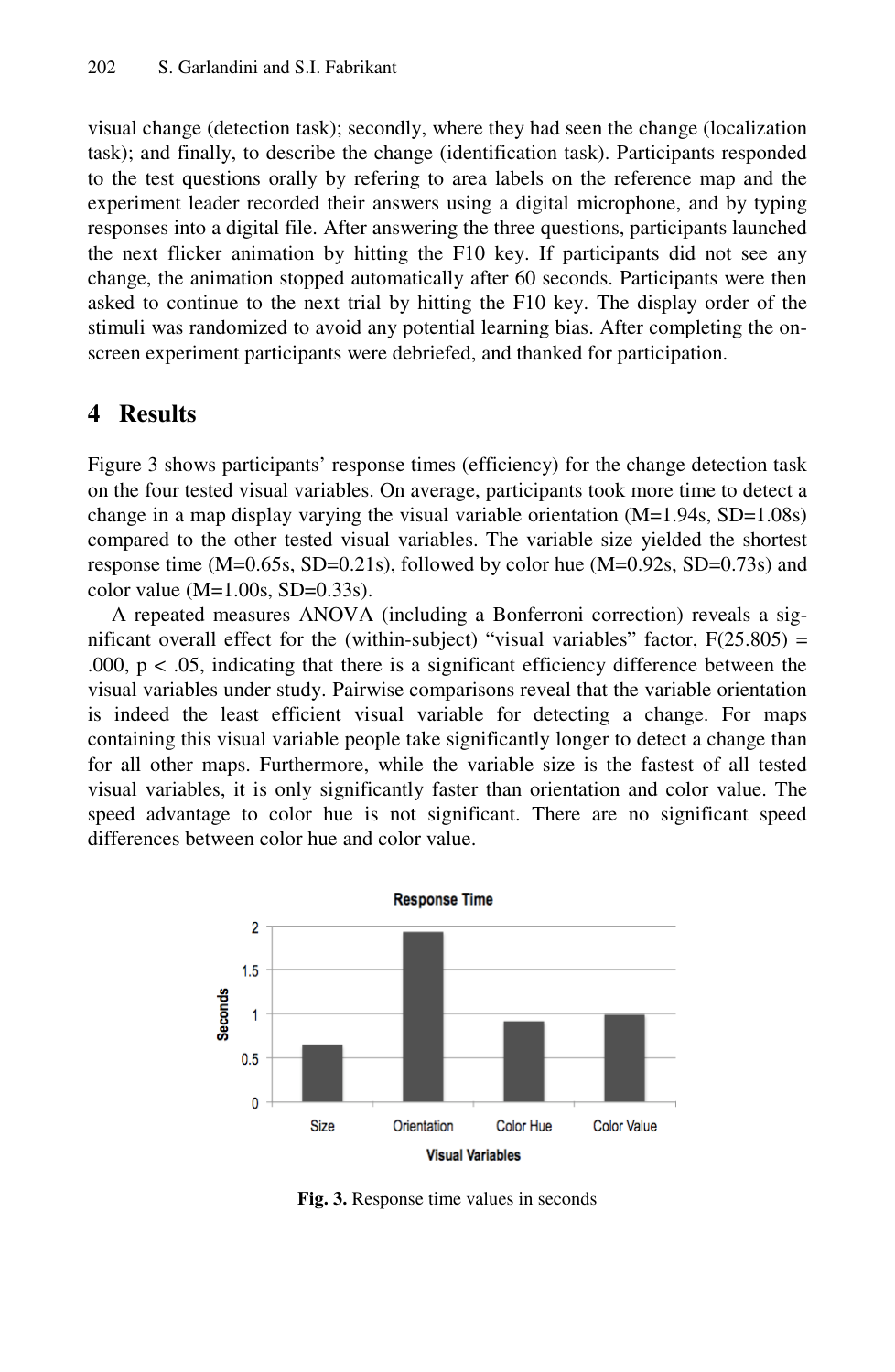

**Fig. 4.** Mean "*time to first fixation"*

We additionally investigated the efficiency (detection speed) of the visual variables by examining participants' eye movement behavior. For each stimulus, we delineated an area of interest (AOI) where a change occurs in the map. The efficiency metric *time to first fixation* (Goldberg & Kotval, 1999) can be employed to identify how long participants take to first fixate that particular AOI. This metric is negatively correlated with the potential degree of saliency of a region. High values of time to first fixation denote low degrees of saliency (Jacob & Karn, 2003). Figure 4 depicts the average length (in seconds), until participants fixated the relevant AOI for the first time during a trial. Again, people are slowest to first fixate on orientation changes, compared to color hue, color value, or size changes (fastest).

A repeated measures ANOVA reports a significant main effect for the four tested visual variables,  $F(6.623) = .004$ ,  $p < .05$ . Size is significantly faster compared to orientation, but there are no significant differences between size and color hue or color value. Orientation is significantly slower than all the other tested variables, except compared to color hue. Size (fastest) and orientation (slowest) are at the extreme ends of the efficiency spectrum. There are no clear winners between color hue and color value.



**Fig. 5.** Percentages of changes detected without looking explicitly at the change AOI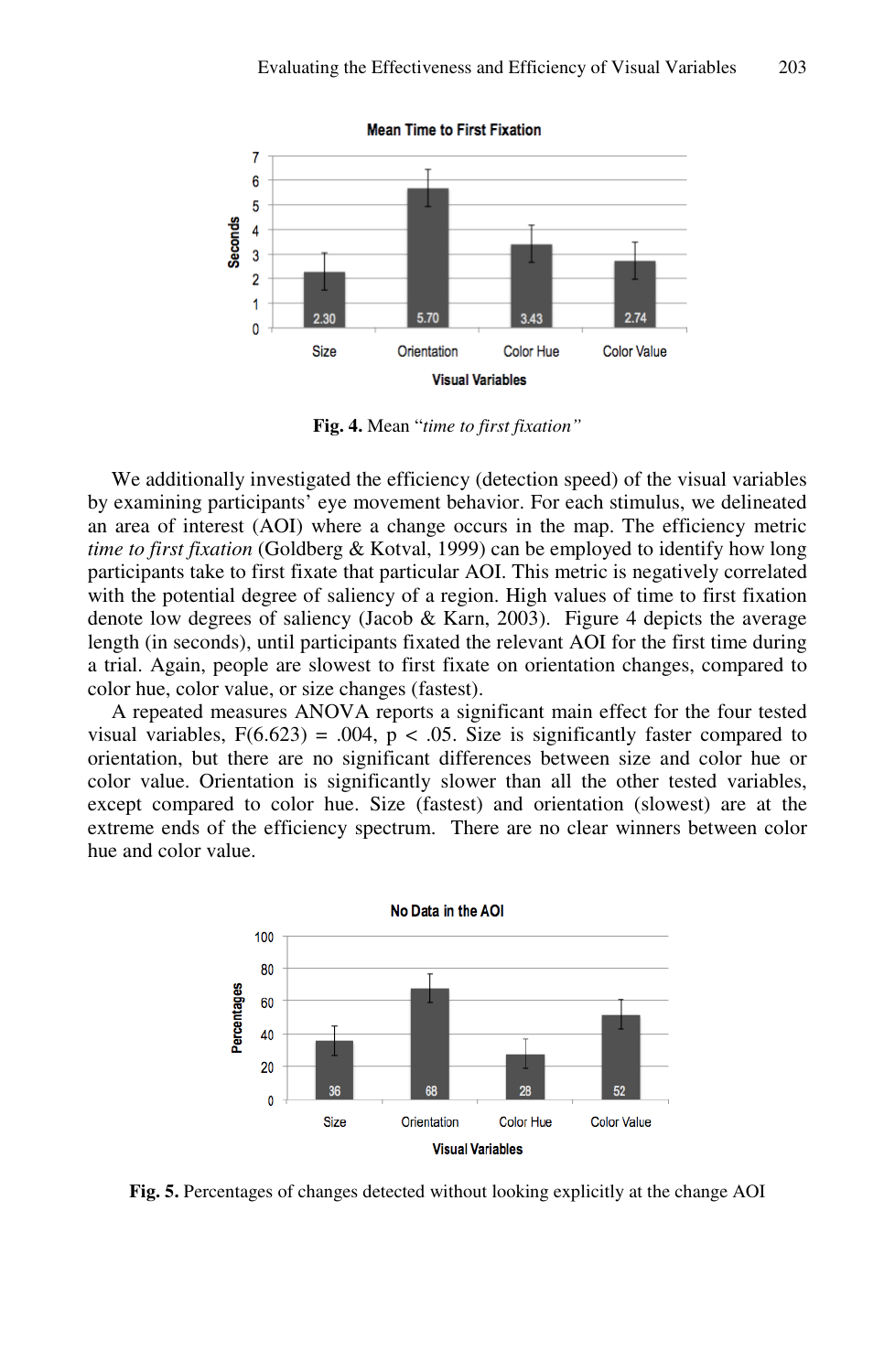As Irwin (2004) notes, it is likely that the area of visual attention is larger than the location to where the fovea is pointing during a fixation. Evidence for this can be found in Figure 5. This Figure shows percentages of change that participants were able to detect correctly, without even fixating in the respective AOI. It is notable, that in 68% of the orientation trials (thus more than just by guessing) participants detected change without even fixating the respective "change" AOI. The percentages for the other trials are: color value (52%), size (36%) and color hue (28%), respectively.

To further look into the attention guiding potential or saliency of a visual variable we computed a ratio between the fixation duration within an AOI placed in the visual center of the map and the fixation duration within a "change" AOI. If this ratio provides lower values, observers' eyes were less attracted to the target AOI compared to "staring" into the center of the map. Higher ratio values might suggest that people's gazes moved around the map more or were attracted more readily to other attention guiding regions of the display. Size and color value (both 1.59) have the highest ratio, compared with orientation (1.29), and color hue (1.20). This measure qualitatively confirms the results depicted in Figure 4. Size and color value seem to have attracted participants gazes more than color hue and orientation.

We now turn to change localization. Regardless of the visual variable, people generally performed very well on the change localization tasks. This might be due to the stimuli having relatively low complexity. The size changes were localized practically error free (99%), followed by color hue and color value (both M=.994 SD=.028), and finally orientation with the lowest score (M=.925, SD=.143).

A repeated measures ANOVA for the change localization task provides evidence that there are significant differences among the visual variables,  $F(7.589) = .002$ ,  $p <$ .05. Analog to the efficiency outcome for the change detection task, the variable orientation (least accurate localization) differs significantly from size (most accurate localization). No significant effects seem to exist between the other visual variables.

Figure 6 above also shows the percentage of correctly described types of changes. There is little difference in people's accuracy describing the change for size (99%), color hue (92%) and color value (97%) displays. However, changes in orientation seemed to have been much harder for people to describe accurately (69%).



**Fig. 6.** Percentages of correct change detection, localization and description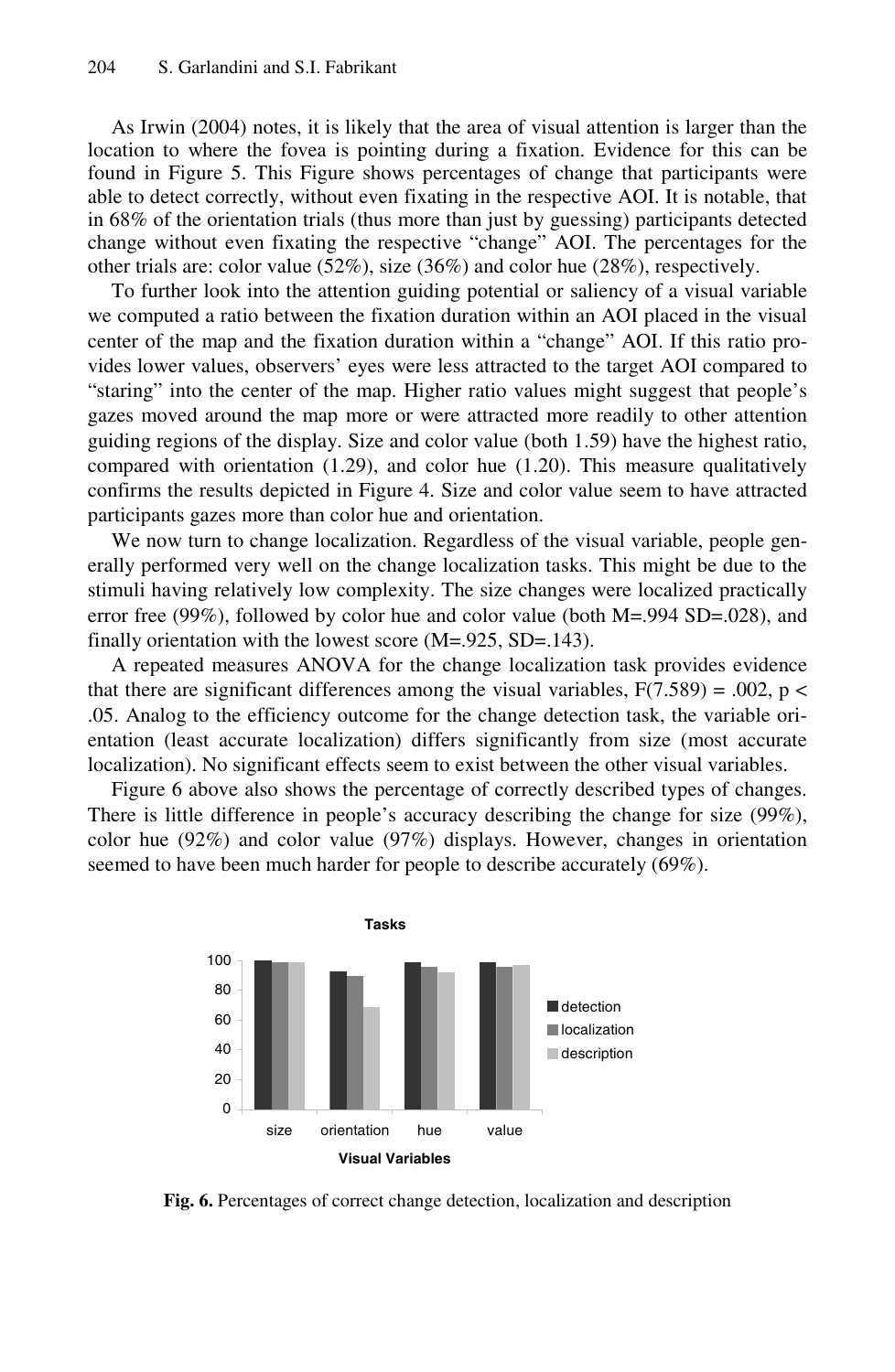According to a repeated measures ANOVA there seems to be a significant difference in the change description accuracy across the visual variables,  $F(15.227) = .000$ , p < .05. The variable orientation differs significantly from to the other three visual variables, yielding the least accurate results. Size scores are highest again, with 100% description accuracy; significantly better than color hue and orientation. Color value does not differ significantly from size and color hue.

#### **4.1 Computational Saliency Evaluation**

We additionally evaluated the animated flicker displays with previously mentioned Itti saliency maps, using specifically the saliency model for dynamic visual scenes. In addition to contrasts in color hue, color value and orientation (for static scenes), the dynamic model also takes movement variables into consideration to compute the resulting saliency map. The additional dynamic variables considered are: change in location (motion up/down/right/left) as well as flicker (i.e., appearance and disappearance at a location).

We compared the location of highest saliency computed by the model and its respective predicted eye fixation pattern with the actual change locations and our own collected eye movement data. The region of the change is indeed predicted by the model to be the most salient region in the saliency map. The model seems to work particularly well for the size displays. Comparing the predicted saliency maps of the map stimuli across the four tested variables, it is notable that the model yields a few highly concentrated areas of high saliency for the size stimuli, but less so for the other variables, where salient areas are more spread out and less crisp. On average, color hue has more salient locations in its saliency maps than the other tested variables. Consequently, one would expect that observers would be attracted to a larger number of locations competing for saliency (e.g., distractors), which might make the detection ("pop out") of a changing area more difficult. Based on this, one might further argue that the variable color hue would yield the worst results in a change detection task. However, our empirical results do not support this hypothesis. Participants had greater difficulty and took significantly longer to detect a change in an orientation map than for the other maps. Perhaps orientation maps do not provide enough visual contrast between the enumeration areas. The linear pattern of the zone boundaries is harder to isolate, due to the linear fill pattern within the zones. The individual enumeration units seem to form larger homogeneous regions with little figure-ground contrast. Henderson & Ferreira (2004) note that uniform regions are characterized by low fixation counts and consequently they do not draw visual attention. On average, orientation provided fewer fixation counts in the "change AOI" than the other three visual variables.

As we used animated graphic stimuli for the assessment of the visual variables, we need to also consider the effectiveness and efficiency of the visual variables for animated, or dynamic (e.g., interactive) visualizations. The overall advantage of size and (to a lesser extent) color value in the change description task can perhaps be explained by the additional influence of the dynamic variables (also computed for the saliency map). Figures 7-8 show samples of overall saliency maps for the four tested visual variables, overlaid on top of a map stimulus (upper left panel). The lighter the shade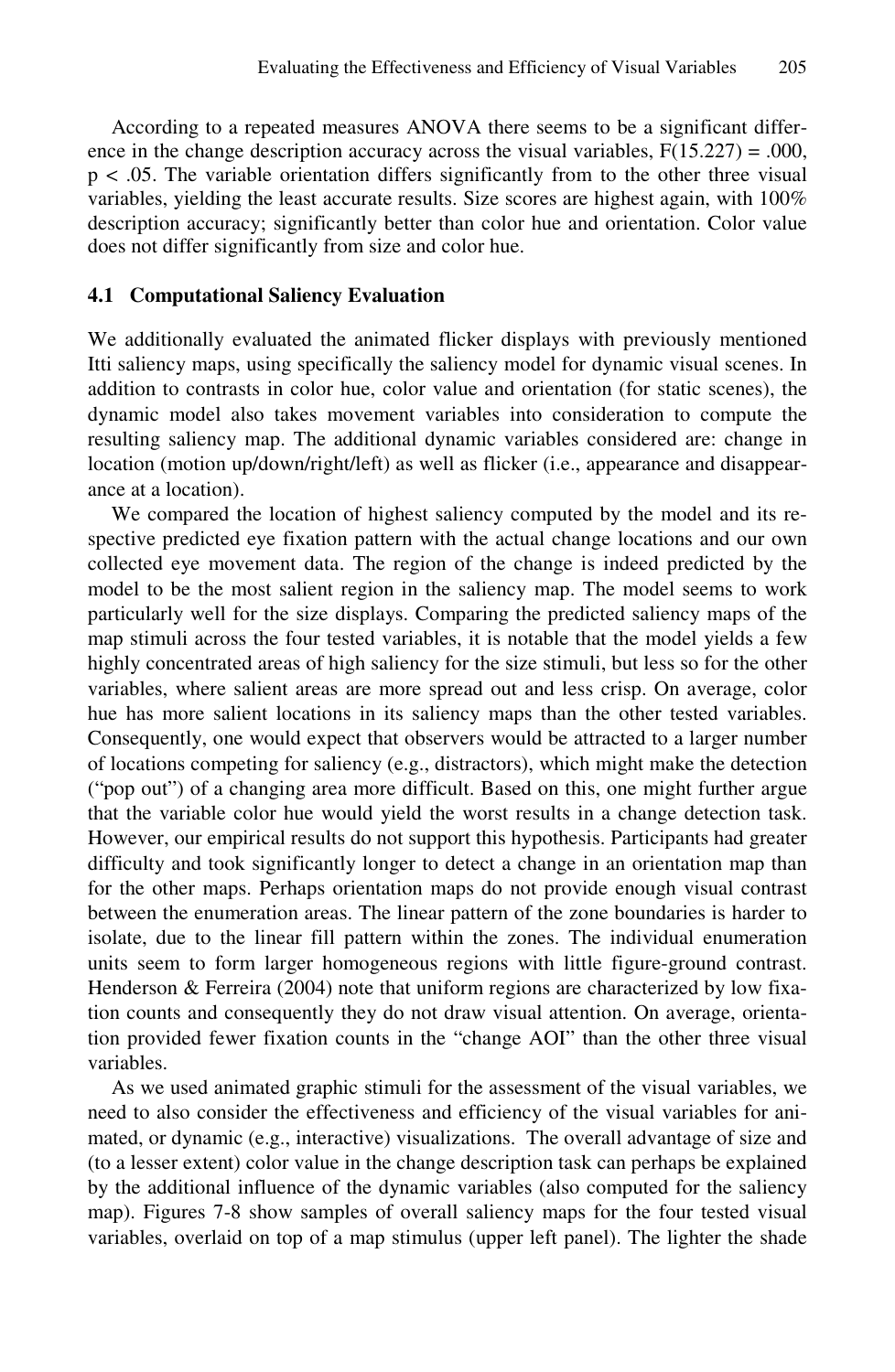("spot light") the higher the saliency. The white circle in the map stimulus is the predicted first gaze point (location of highest saliency). All the saliency attributes contributing to the overall saliency map are placed to the right and below of the map stimulus (panels with black background). Both size (Figure 7a) and color value (Figure 8b) yield areas of high saliency that are highly localized, compact, of small extent, and with crisp boundaries (especially for the size variable). This is perhaps due to optimal correlation of the visual variables (hue, value and orientation) with the dynamic ones such as, flicker (on/off) and motion (left, down, up, and right). The hue maps (Figure 8a) and orientation maps (Figure 7b), showing a much more dispersed pattern in their saliency maps, for both the static (visual) and dynamic variables, seem to be less effective at guiding people's attention to the relevant areas of change.



**Fig. 7.** Saliency maps for the visual variable size



**Fig. 8.** Saliency map for the visual variable orientation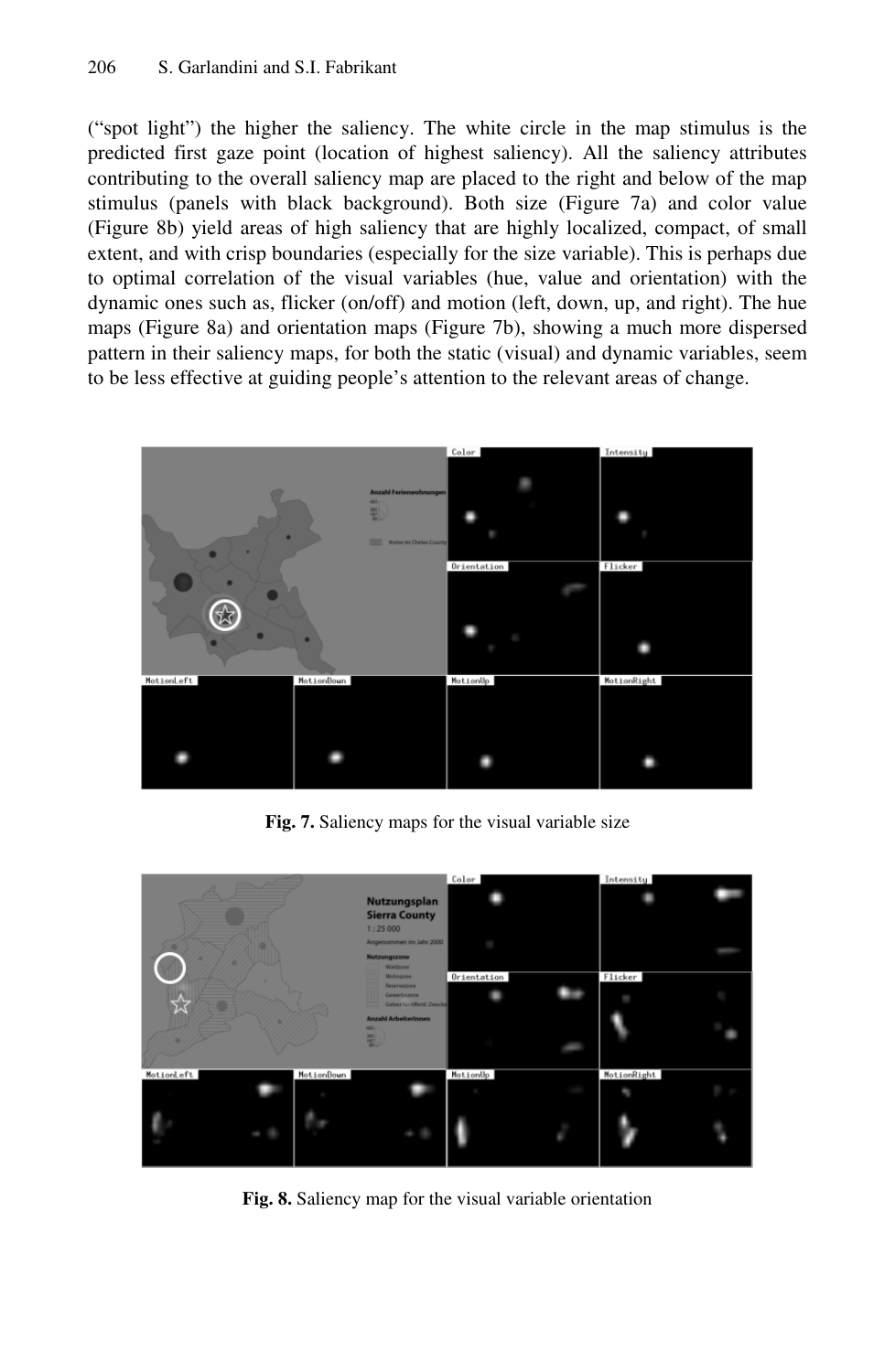

**Fig. 9.** Saliency map for the visual variable color hue



**Fig. 10.** Saliency map for the visual variable color value



**Fig. 11.** Fixation concentrations across all participants for (a) orientation and (b) size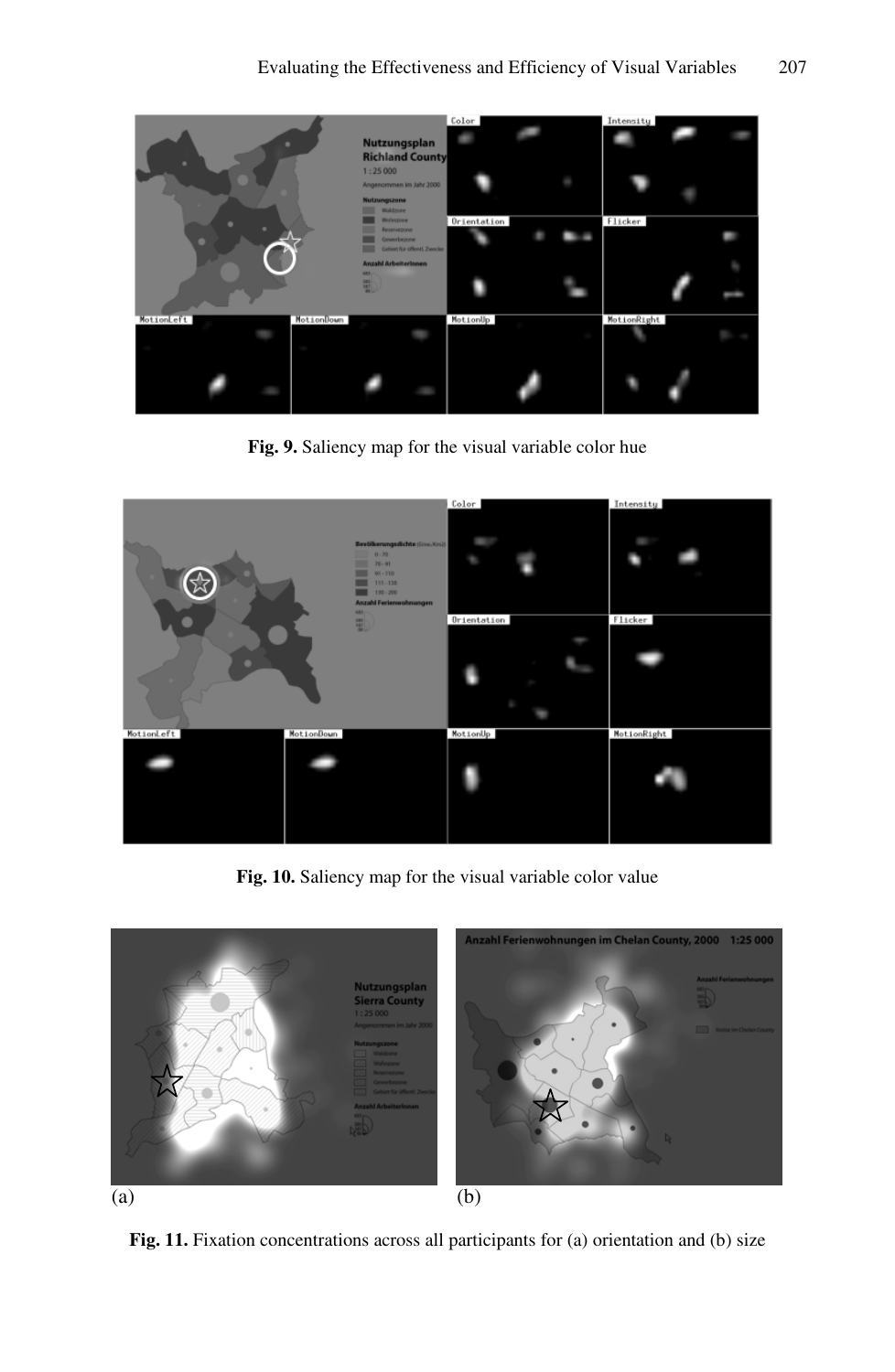We now contrast (predicted) model results with our collected eye movement data. Figure 9 depicts two sample stimuli with aggregated eye fixations of all our participants. The lighter the display the higher the fixation concentration and magnitude.

It is striking (but somewhat counter intuitive) that the model correctly predicts (as shown in Figure 7b), and confirmed by our empirical data (Figure 9), that the largest of the graduated circles in the size display is attended the least. Both the center of the map and the smallest symbols receive most attention in the size display. It seems that (center-surround) contrast changes (modeled explicitly in the saliency maps) are indeed attention guiding. The smaller circles offer more "contrast-changes" against a homogeneous background than larger circles. Interestingly, only a small portion of the relevant change AOI (marked with a star symbol in Figure 9) was fixated in the orientation stimulus (compare with Figure 7b). This might be explained by the corner of the AOI being closest to the center of the map. Furthermore, if center-surround contrasts are relevant, then the concentration of stable boundary lines converging in a corner offer perhaps more contrast opportunities compared to directional changes of a linear fill pattern.

Overall, the model results and empirical result are very encouraging for cartographers, because they suggest that commonly employed visual variables, when correctly applied, are indeed able to effectively and efficiently guide observers' attention to relevant information. As Lowe (2003) suggests, congruently displaying thematically relevant information in a perceptually salient manner is one of the key challenges for designing effective and efficient map displays. However, empirical results presented in Figures 5 and 9, also provide some evidence that foveal attention and saliency are not always located in the same location.

## **5 Discussion**

Summarizing our results we find that the selected four tested visual variables (Bertin, 1967/83) are indeed attention guiding, as people performed significantly above chance (e.g., 50%) in detecting, localizing and describing a change in the display. This is in accordance to the summary of results presented in Wolfe & Horowitz (2004)'s meta study on attention guiding attributes. These authors list color, motion, orientation, and size as "undoubted attributes" to guide visual attention. However, unlike Bertin (1967/83), Wolfe & Horowitz (2004) do not provide a ranking of the attributes. Our empirical results do provide some evidence for the implied ordering of Bertin's visual variables. We find the visual variable size to be the most efficient and effective variable to guide viewers' attention in thematic 2D maps, under flicker conditions. Perhaps this can be explained by the size displays being visually the least complex (e.g., having fewer visual distractors), according to the computational saliency model shown in Figure 7. According to Bertin, size is the only visual variable that has quantitative, ordered, selective (the signs perceived as different), and dissasociative characteristics (the signs are perceived as not similar). In fact, Bertin attributes size most "dissassociativeness". Since size emphasizes sign *difference* (e.g., change), one might argue from an information theoretic encoding perspective that difference or change could be an aspect of "interestingness", and thus, a very useful quality to guide attention. Since early eye movement studies on visual displays (Buswell, 1935;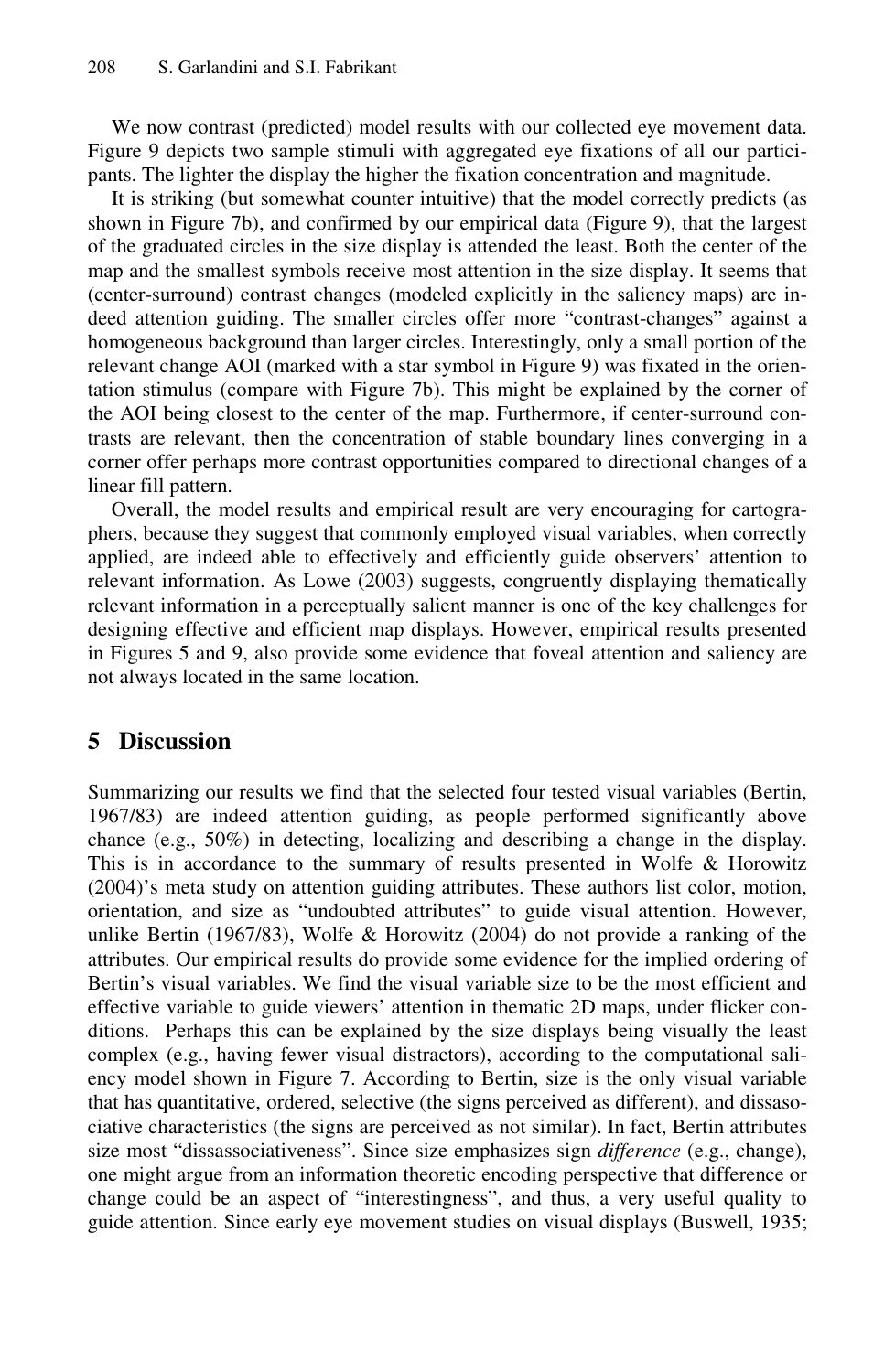Yarbus, 1967), it has been known that people concentrate their fixations on *interesting* and *informative* scene regions (Henderson & Ferreira, 2004).

The visual variable orientation appeared to be least effective and efficient of the four tested visual variables. As Bertin (1983: 93) writes: "in *area representation* variation in orientation is the easiest to construct, but it is at the same time the least selective" [of all seven visual variables]. Bertin assigns orientation only one attention guiding characteristic (i.e., associativity). He argues that with orientation (in areas) it is harder to isolate an area of change, as the variable emphasizes similarity, thus has a more uniform or homogeneous appearance. The computed saliency maps and our collected gaze data seem to support this idea.

For the color value and color hue variables the result pattern is not as clear. While color hue and color value yielded similar results, color value seems to have a slight (but non significant) advantage. In Bertin's system, color value differs from size only in the lack of a quantitative characteristic, thus one would have expected color value to perform better than hue for change detection. These results might support Wolfe  $\&$ Horowitz (2004)'s questioning of luminance polarity (e.g., contrast in brightness or color value) as an attention-guiding attribute. They suggest it might be a subset of color, that is, the luminance axis of a three-dimensional color space.

### **6 Conclusion**

This paper presents a systematic empirical evaluation approach to assess the effectiveness and efficiency of four commonly employed visual variables (size, color value, color hue and orientation) for the design of 2D map displays (Bertin, 1967/83). The proposed evaluation approach combines the application of visual saliency models developed in research on human vision with the assessment of change under flicker conditions by combining traditional performance measures (accuracy and speed) with eye movement recordings. We find that the visual variable size performs most effectively (accurately) and most efficiently (fastest) under flicker conditions. Conversely, the visual variable orientation seems to be least effective and efficient in our change detection experiment. For color hue and color value the results pattern are not as clear. Our results suggest validity to the implied ordering of the visual variables proposed by cartographer Jacques Bertin (1967/83) over 40 years ago. This study also shows that both the saliency map approach and the measurement of eye fixations under flicker conditions can be employed to systematically assess the utility of Bertin's (1967/83) system of seven visual variables widely used in cartography, and also discovered in information visualization (Mackinlay, 1989). The visual variable system was developed specifically to help cartographers better control the visual salience of symbols on maps. However, until today it lacked in systematical validation procedures, which we hope to have provided with this contribution.

**Acknowledgments.** We would like to thank our participants who were willing to participate in our research and are grateful for Mary Hegarty's continued insightful feedback on all things related to the eye movement data collection method. We also thank Alan MacEachren for his valuable feedback on an earlier draft of this manuscript.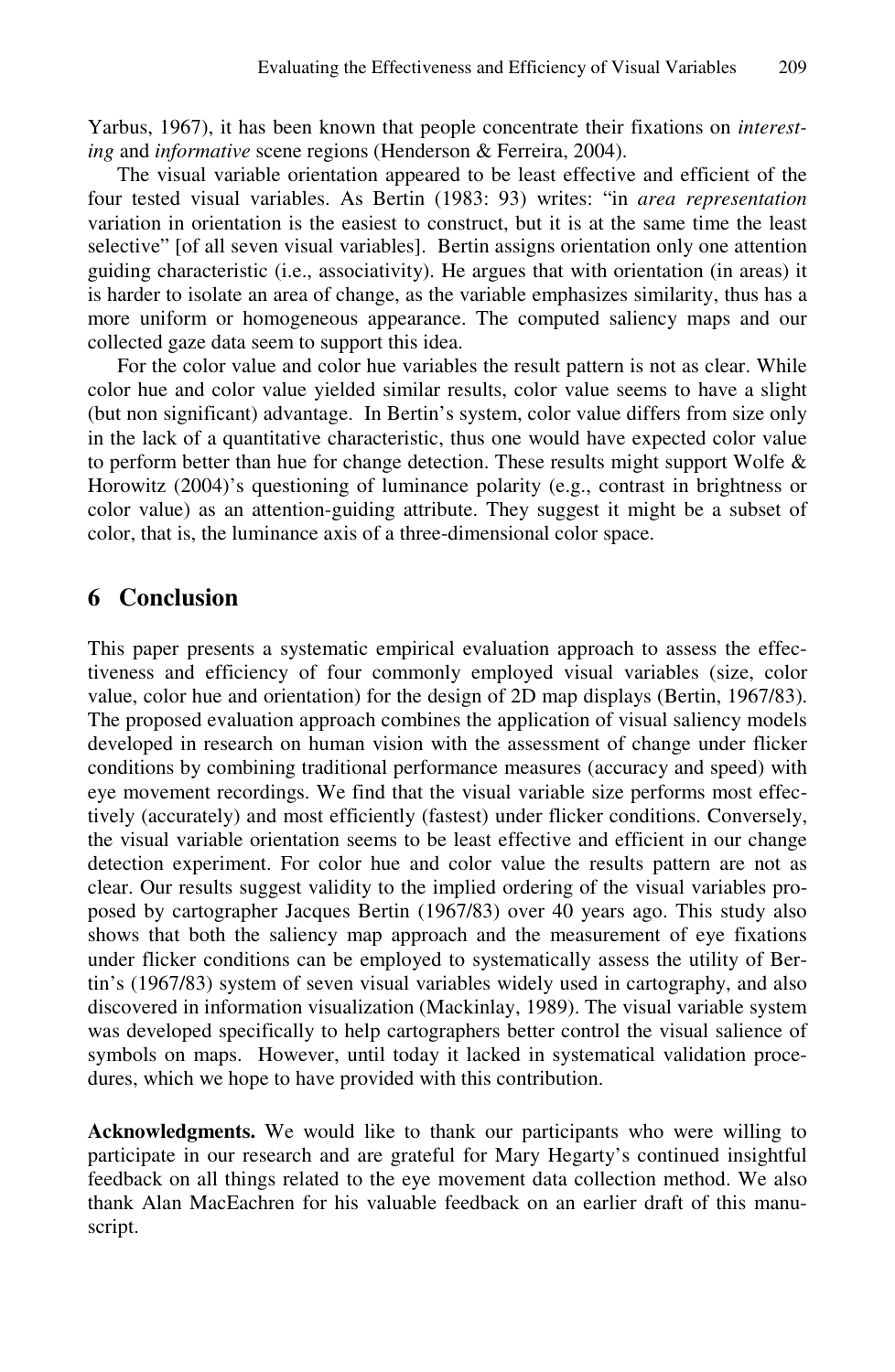## **References**

- Bertin, J.: Semiology of Graphics: Diagrams, Networks, Maps. University of Wisconsin Press, Madison (1983) (French edn., 1967)
- Buswell, G.T.: How People Look at Pictures. University of Chicago Press, Chicago (1935)
- Mackinlay, J.D.: Automating the Design of Graphical Presentations of Relational Information. ACM Transactions on Graphics 5(2), 110–141 (1986)
- Dent, B.D.: Cartography. Thematic Map Design, Wm. C. Brown, Dubuque, IA (1999)
- Fabrikant, S.I., Goldsberry, K.: Thematic Relevance and Perceptual Salience of Dynamic Geovisualization Displays. In: Proceedings, 22th ICA/ACI International Cartographic Conference, A Coruña, Spain, July 9-16 (2005)
- Fabrikant, S.I., Montello, D.R., Ruocco, M., Middleton, R.S.: The Distance-Similarity Metaphor in Network-Display Spatializations. Cartography and Geographic Information Science 31(4), 237–252 (2004)
- Fabrikant, S.I., Montello, D.R., Mark, D.M.: The Distance-Similarity Metaphor in Region-Display Spatializations. IEEE Computer Graphics & Application, 34–44 (2006)
- Fabrikant, S.I., Rebich-Hespanha, S., Hegarty, M.: Cognitively Adequate and Perceptually Salient Graphic Displays for Efficient Spatial Inference Making. Annals of the Association of American Geographers (in press)
- Goldberg, J.H., Kotval, X.P.: Computer Interface Evaluation using Eye Movements: Methods and Constructs. International Journal of Industrial Ergonomics 24, 631–645 (1999)
- Goldstein, E.B.: Sensation & Perception, 2nd edn., Wadsworth, Belmont, CA (1989)
- Gregory, R.L. (ed.): The Oxford Companion to the Mind, pp. 491–493. Oxford University Press, Oxford
- Griffin, A.L.: Visual Variables. In: Kemp, K. (ed.) Encyclopedia of Geographic Information Science, pp. 506–509. SAGE Publication, Thousand Oaks (2008)
- Henderson, J.M., Ferreira, F.: Scene Perception for Psycholinguists. In: Henderson, J.M., Ferreira, F. (eds.) The Integration of Language, Vision, and Action: Eye Movements and the Visual World, pp. 1–58. Psychology Press, New York (2004)
- Irwin, E.: Fixation Location and Fixation Duration as Indices of Cognitive Processing. In: Henderson, J.M., Ferreira, F. (eds.) The Integration of Language, Vision, and Action: Eye Movements and the Visual World, pp. 105–134. Psychology Press, New York (2004)
- Itti, L., Koch, C.: Computational Modeling of Visual Attention. Nature Reviews Neuroscience 2(3), 194–203 (2001)
- Itti, L., Koch, C., Niebur, E.: A Model of Saliency-Based Visual Attention for Rapid Scene Analysis. IEEE Transactions on Pattern Analysis and Machine Intelligence 20(11), 1254– 1259 (1998)
- Jacob, R.J.K., Karn, K.S.: Eye Tracking in Human-computer Interaction and Usability Research: Ready to Deliver the Promises. In: Hyönä, J., Radach, R., Deubel, H. (eds.) The Mind's Eye: Cognitive and Applied Aspects of Eye Movement Research, pp. 573–605. Elsevier, Amsterdam (2003)
- Koch, C.: Selective Visual Attention and Computational Models (2004),
- http://www.klab.caltech.edu/cns186/PS/attention-koch.pdf
- Lloyd, R.: Visual Search Processes Used in Map Reading. Cartographica 34(1), 11–12 (1997)
- Lloyd, R., Hodgson, M.E.: Visual Search for Land Use Objects in Aerial Photographs. Cartography and Geographic Information Science 29(1), 3–15 (2002)
- Lowe, R.K.: Animation and Learning: Selective Processing of Information in Dynamic Graphics. Learning and Instruction (13), 157–176 (2003)